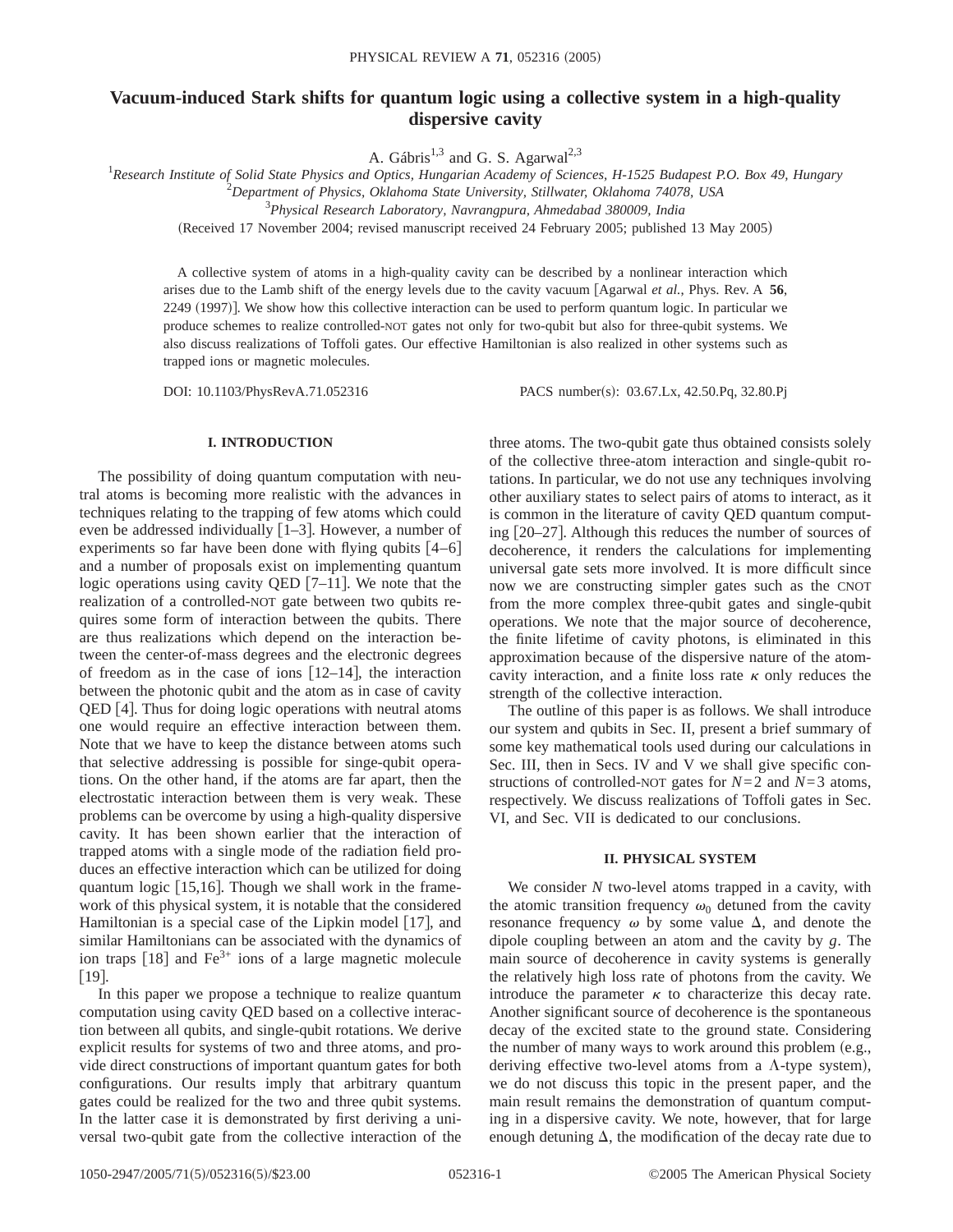the Purcell effect becomes negligible; therefore spontaneous decay is not enhanced by the cavity. As the last assumption, to facilitate individual addressing of atoms we require that the atoms are well separated, i.e., their spatial wave functions are nonoverlapping.

It was shown in Ref.  $[15]$  that if the cavity is in a thermal state with mean photon number  $\bar{n}$ , tracing out for this cavity mode in the limit  $g\sqrt{N} \le |i\Delta + \kappa|$  results in a time evolution of the atoms that can well be approximated by a unitary process. To write the effective Hamiltonian corresponding to this evolution in a convenient form we introduce the following notations: Let the computational basis states  $|0\rangle_k$  and  $|1\rangle_k$ be defined as the ground  $\langle g \rangle$  and excited  $\langle e \rangle$  states of the *k*th atom, respectively. Therefore we assign a qubit to each of the *N* atoms trapped within the cavity. Then we take the collective spin-*N*/2 operators

$$
S_i = \frac{1}{2} \sum_{k=1}^{N} \sigma_i^{(k)},
$$
\n(1)

with the  $\sigma_i^{(k)}$  Pauli-*i* operators  $(i=x, y, z \text{ or } +, -)$  defined on the computational basis as usual. Now we may write the effective Hamiltonian for *N* atoms with the collective spin operators  $S_i$  and the total angular momentum square operator  $S^2$  as

$$
H_N = \hbar \eta (S_+ S_- + 2\overline{n} S_z)
$$
 (2a)

$$
= \hbar \eta [S^2 - S_z^2 + (2\bar{n} + 1)S_z],
$$
 (2b)

where the coupling factor is  $\eta = g^2 \Delta/(\kappa^2 + \Delta^2)$ . We remark that since this system contains only the atoms, and the time evolution is Hamiltonian, the cavity losses are expected to play no role in decoherence. The decay through the factor  $g^2 \kappa / (\kappa^2 + \Delta^2)$  would be rather small as we work in the limit  $\Delta \gg \kappa$ . Indeed the cavity lifetime typically affects the system only through the magnitude of the coupling factor  $\eta$ .

The main theme of this paper shall be to prove the universality of this interaction Hamiltonian. To this end we show that this way it is possible to generate all controlled-NOT gates using only this interaction and single-qubit operations. To simplify our calculations we assume that the singlequbit operations can be carried out on a more shorter time scale than the period of the collective interaction. Therefore we regard single-qubit operations as instantaneous compared to the multiqubit operation generated by the collective Hamiltonian. The single-qubit rotations also serve as tools to control the interaction times required for a desired multiqubit gate based on similar principles as in standard NMR quantum computing  $[28-30]$ .

Further simplification is applicable to the Hamiltonians (2) also. We shall drop terms linear in  $S<sub>z</sub>$  as these terms do not have any effect on the universality of *H* because these correspond to single-qubit operations. More precisely, let

$$
R_{x,y,z}(\vartheta) = \exp(-i\vartheta \sigma_{x,y,z}/2)
$$
 (3)

denote standard  $SU(2)$  rotations. Since  $S<sub>z</sub>$  commutes with the rest of the Hamiltonian, it follows that the linear terms in Hamiltonians  $(2a)$  and  $(2b)$  may be effectively cancelled from the time evolution by applying  $R_z(-2\eta \bar{n}t)$  and

 $R_z[-\eta(2\bar{n}+1)t]$ , respectively, to every qubit. It is important that the angle of rotation depends on the actual mean photon number (i.e., temperature) of the cavity, hence it must be known accurately. It also depends on the time  $t$  for which  $H<sub>N</sub>$ is to be applied; however, as we shall see later, in the course of quantum logic gate operations this *t* is known *a priori*. Also, because of these commutation properties this rotation can be carried out any time within the time window prescribed by *t*. Hence in this paper when we say that we work with Hamiltonians  $(2)$  without the linear terms, we assume that the linear terms are always compensated by appropriate single-qubit rotations.

## **III. ENGINEERING TWO-QUBIT GATES**

For construction of desired two-qubit gates we have used a technique introduced in Ref. [31]. For conciseness we briefly summarize this technique.

We consider two two-qubit gates *M* and *L*, with unit determinants. We term them equivalent if they can be transformed into each other using only single-qubit operations  $O = O_1 \otimes O_2$  and  $O' = O_1' \otimes O_2'$  as

$$
L = O'MO.
$$
 (4)

Here we used the tensorial product notation  $\otimes$  to distinguish operators acting on different subsystems. A very important result of Ref. [31] is that this equivalence is perfectly characterized by two numbers: Let  $\overline{M}_B = Q^{\dagger} M Q$  ( $L_B = Q^{\dagger} L Q$ ) with

$$
Q = \frac{1}{\sqrt{2}} \begin{pmatrix} 1 & 0 & 0 & i \\ 0 & i & 1 & 0 \\ 0 & i & -1 & 0 \\ 1 & 0 & 0 & -i \end{pmatrix},
$$
 (5)

a unitary rotation to a specific entangled basis related to the standard Bell states. Then defining  $m = M_B^T M_B$  ( $l = L_B^T L_B$ ) with the superscript *T* denoting real transpose, the pairs  $(Tr<sup>2</sup>m, Tr m<sup>2</sup>)$  and  $(Tr<sup>2</sup>l, Tr l<sup>2</sup>)$  coincide if and only if *L* and *M* are equivalent according to Eq.  $(4)$ .

A useful application of this definition is to use the matrices *m* and *l* to find the single-qubit operations *O* and *O'* connecting two equivalent *M* and *L*. The recipe is as follows: diagonalize *m* (*l*), i.e., find  $O_M$  ( $O_L$ ) such that  $m = O_M^T d_M O_M$  $(l = O_L^T d_L O_L)$  with  $d_M$   $(d_L)$  a diagonal matrix. Then the solution can be written as

$$
O = O_M O_L^T,\tag{6a}
$$

$$
O' = O_L^T O^T M_B^{\dagger}.
$$
 (6b)

Generalization to nonunit determinant matrices gives

$$
[\text{Tr}^2 m/16 \text{det} M, (\text{Tr}^2 m - \text{Tr} m^2)/4 \text{det} M] \tag{7}
$$

as invariants of *M* (the constant factors are introduced for later convenience).

These results summarized by Eqs.  $(6)$  can be used to construct *L* using *M* only if *L* and *M* are equivalent. This is the similar problem as constructing controlled-NOT gates from controlled-*Z* gates. There is, however, a more interesting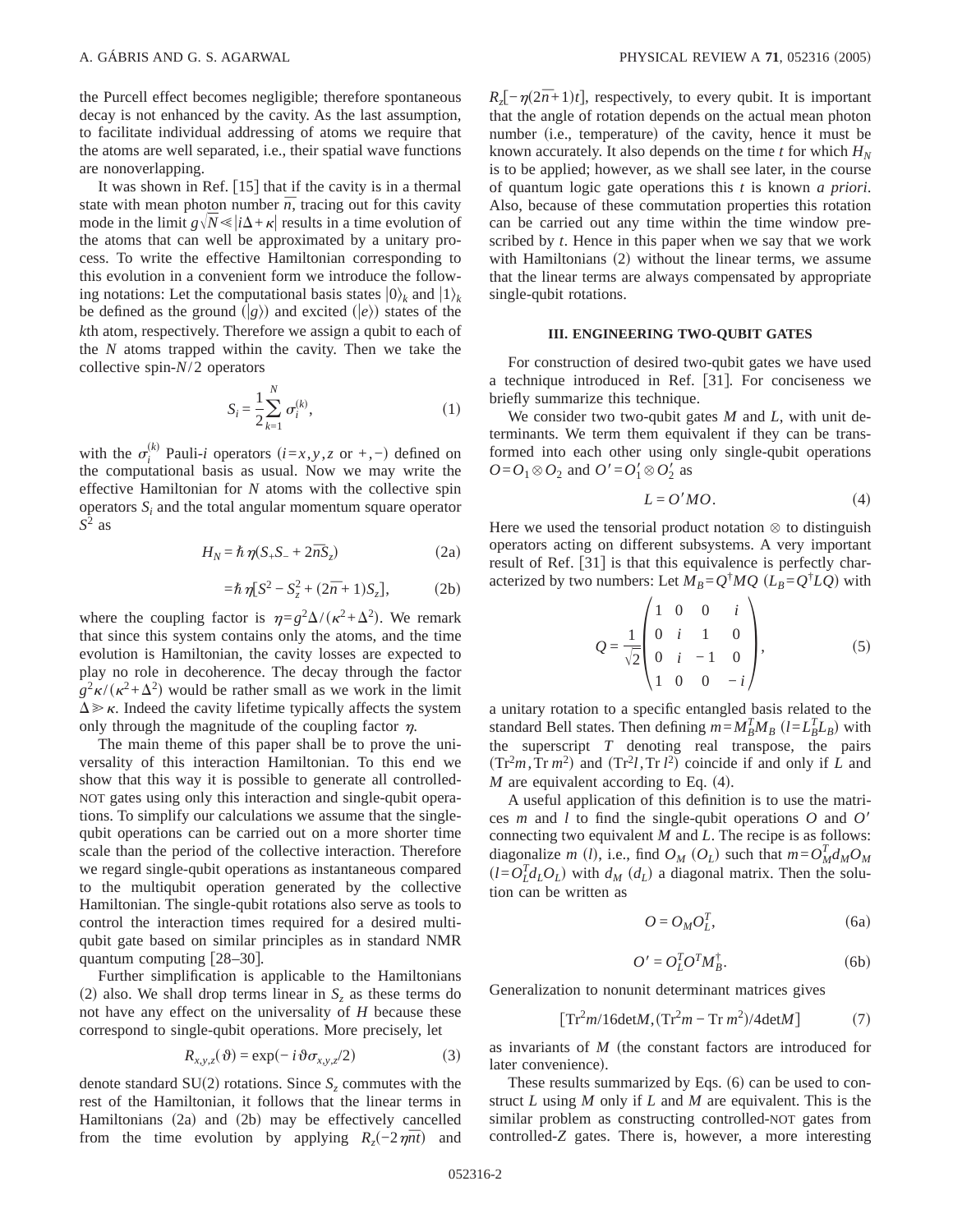

problem of constructing an *L* using *A*'s of a different equivalence class (e.g., SWAP gate using CNOT's). The invariants  $(7)$  can be used to tackle this problem also. Using invariants, we can split the problem into two, first searching for a matrix *M* equivalent to our target *L* in the form of  $M = AO<sub>f</sub>A$ , and then using Eq.  $(6)$  to obtain *L*. This way we separate the nonlinear and the linear part of the problem, therefore gaining significant simplification over the conventional way of searching for a direct solution to *L*.

Unfortunately the invariants do not tell us much about the universality of a two-qubit gate *A* and it is not known how many applications of *A* are needed to reach a given *L*. For example a controlled-NOT gate (or any equivalent) may never be constructed from SWAP gates and single-qubit operations. Although throughout our calculations we could solve such problems with two applications of *A*, there may be cases when *A* has to be used more than twice, e.g., *M*  $=A O_f A O'_f A$ .

## **IV. CASE OF** *N***=2 ATOMS**

As the simplest case we consider two atoms in the cavity. The collective spin operators now describe a spin-1 system, and a number of simplifications apply to this case. For example, the Dicke states  $[32,33]$  span the complete Hilbert space of the two atoms and  $G = [S^2 - (S_z^2 - S_z)]/2$  is a projector operator. Considering Eq.  $(2a)$  without the linear terms we have  $H_2 = 2\hbar \eta G$ , and the time-evolution operator is

$$
U^{(2)}(t) = e^{-(i/\hbar)H_2 t} = 1 - e^{-i\eta t} 2iG \sin(\eta t).
$$
 (8)

In the computational basis this corresponds to the matrix

$$
U^{(2)}(t) = e^{(-i\varphi)} \begin{pmatrix} e^{-i\varphi} & 0 & 0 & 0 \\ 0 & \cos \varphi & -i \sin \varphi & 0 \\ 0 & -i \sin \varphi & \cos \varphi & 0 \\ 0 & 0 & 0 & e^{i\varphi} \end{pmatrix}, \quad (9)
$$

with  $\varphi = \eta t$ . The invariants (7) of this matrix are

$$
[\cos^4 \varphi, 4 \cos^2 \varphi - 1], \tag{10}
$$

while for a controlled-NOT gate we would require  $[0, 1]$ . We see that this requirement is not met by any real  $\varphi$ . After some algebra, however, we obtain that with  $U_{\pi/4}^{(2)} = U^{(2)}[(\pi/4)\eta^{-1}]$ , the sequence

$$
\widetilde{U}^{(2)} = U_{\pi/4}^{(2)} O_f U_{\pi/4}^{(2)},\tag{11}
$$

is equivalent to a controlled-NOT gate if  $O_f = R_y(\pi/4) \otimes 1$ . In particular, using this controlled-NOT equivalent gate  $U^{(2)}$  a CNOT with first bit as control and second as target bit can be produced as

$$
U_{\text{CNOT}} = e^{i\pi/4} O_c' \tilde{U}^{(2)} O_c,\tag{12}
$$

the single-qubit operations of this formula being

FIG. 1. Quantum circuit diagram depicting the sequence to prepare controlled-NOT gate from the time-evolution operator in Eq.  $(9)$ .

$$
O'_{c} = [R_{x}(-\pi/2)R_{z}(3\pi/4)] \otimes [R_{x}(\pi/2)R_{z}(\pi/4)], \quad (13)
$$

$$
O_c = [R_z(\pi/4)R_y(-\pi/2)] \otimes R_z(5\pi/4). \tag{14}
$$

The phase factor is in principle irrelevant and is written there for didactic reasons only. The construction is depicted as a quantum circuit diagram in Fig. 1. We note here that assuming two-qubit gates  $U^{(2)}$  with equal *t*, this construction is optimal in terms of operation time for the complete controlled-NOT gate.

## **V. CASE OF** *N***=3 ATOMS**

In contrast to the  $N=2$  atoms case when collective interaction is a pair interaction itself, now the collective nature of the interaction is more pronounced as it involves all three qubits simultaneously. Since the invariant method of Sec. III has not been generalized to three-qubit gates yet, we first derive a two-qubit gate using single qubit operations, i.e., a gate which can be written as

$$
U_{23}^{(3)} = 1 \otimes U_{23}.\tag{15}
$$

Therefore we can again use the invariants in the subsequent calculations involving  $U_{23}$ . This approach seems more efficient than trying to directly construct a collective quantum gate such as the Toffoli or Fredkin gate for three atoms.

For the calculations in this section we consider  $H_3$  of Eq.  $(2b)$  without the linear terms. To begin we use this interaction to generate two-qubit quantum gates of the form  $(15)$ . Following the scheme similar to the spin-echo technique, we search for operators fulfilling Eq.  $(15)$  in the form

$$
U_{23}^{(3)}(t) = X_1 U^{(3)}(t) X_1 U^{(3)}(t').
$$
 (16)

Here  $U^{(3)}(t) = \exp[-(i/\hbar)tH_3]$  is the time evolution generated by the chosen Hamiltonian, and  $X_1 = R_x(\pi) \otimes \mathbb{1} \otimes \mathbb{1}$ , which is essentially a NOT gate. We pose the condition  $(15)$  on Eq. (16) to find the appropriate  $t$  and  $t'$ .

The time evolution operator  $U^{(3)}(t)$  is diagonal in the Dicke-state basis. To develop further insight into the problem, we apply the theory of angular momentum addition, and separate our spin-3/2 system into a product of a spin-1/2 and a spin-1 subsystem. The elements in the transformation matrix to the product basis are given by the relevant Clebsch-Gordan coefficients.

We require that Eq.  $(16)$  act on the spin-1/2 subsystem as the identity. This condition translates to  $t' = t$  and  $\sin(3/2\eta t)=0$ , giving three distinct solutions for  $U_{23}$  for each  $i=-1, 0, 1$  via  $\eta t=2/3\pi(3k+i)(k \in \mathbb{Z})$ . Out of these three, *i*  $=0$  corresponds to the identity operator and is therefore irrelevant. The solutions for *i*=−1 and *i*=1 are adjoint of one another, also they are equivalent in the sense of Eq.  $(4)$  as they both have invariants  $[1/4,3/2]$ . In the following we work out the controlled-NOT gate explicitly for  $i=1$ , because we may expect shorter gate operation times.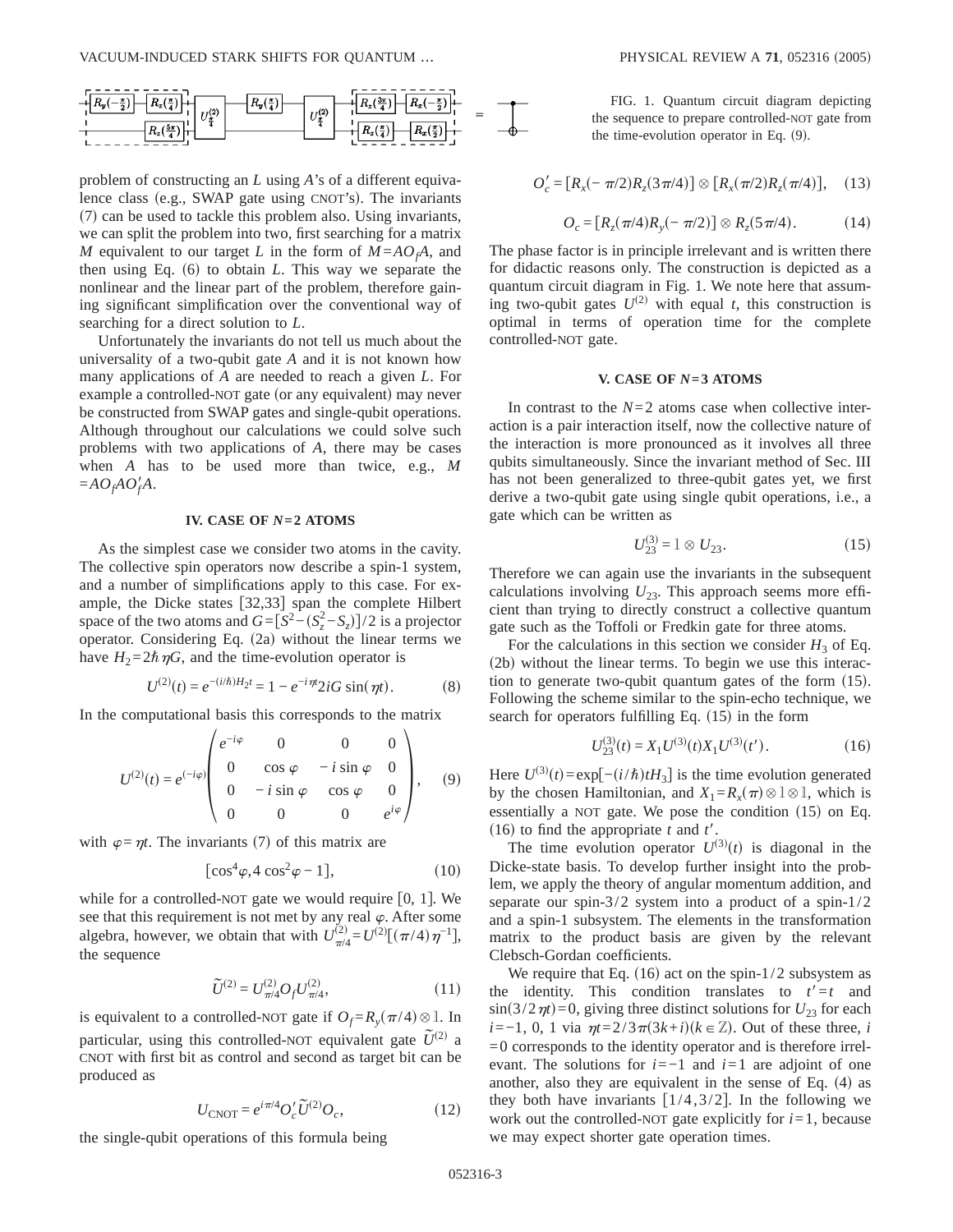Our two-qubit unitary is represented by

$$
U_{23} = \begin{pmatrix} e^{-i\pi/3} & 0 & 0 & 0 \ 0 & e^{i\pi/3} & 0 & 0 \ 0 & 0 & e^{i\pi/3} & 0 \ 0 & 0 & 0 & e^{-i\pi/3} \end{pmatrix}
$$
 (17)

in the computational basis. We note that Eq.  $(17)$  may be written as  $\exp(-i\pi/3\sigma_z \otimes \sigma_z)$  resembling the Heisenberg spin-spin interaction that has found many applications in quantum information processing, most notably NMR quantum computing  $[28-30]$ . However, in this case the interaction time is fixed by the conditions on  $t$  and  $t'$  of Eq. (16). Nevertheless, we show that it is possible to express controlled-NOT gates using this operator and single-qubit gates.

Having a well-defined two-qubit gate in hand we turn to the technique of Sec. III. After straightforward algebra we find that using the single-qubit operators acting on the subspace of qubits 2 and 3,

$$
O_f = 1 \otimes R_y(\varphi_f), \qquad (18)
$$

$$
O_c = R_x(-\pi/2) \otimes [R_z(\pi)R_x(\varphi_c)], \qquad (19)
$$

$$
O_c' = [R_z(-\pi/2)R_y(-\pi)] \otimes [R_z(\varphi_c')R_y(-\pi/2)R_z(\pi/2)],
$$
\n(20)

with

$$
\tan(\varphi_f/2) = 1/\sqrt{2},\tag{21}
$$

$$
\tan(\varphi_c/2) = \sqrt{2/3} - 1,\tag{22}
$$

$$
\tan(\varphi_c'/2) = (1 - \sqrt{3})/\sqrt{2},\tag{23}
$$

the controlled-NOT gate can be constructed as

$$
U_{\text{CNOT}} = e^{-i\pi/4} O_c' U_{23} O_f U_{23} O_c. \tag{24}
$$

This controlled-NOT gate acts on qubits 2 and 3 as control and target bits, respectively. However, due to the symmetry of *H*3, a controlled-NOT gate acting the other way around or connecting different qubits is achievable simply by exchanging the roles of qubits appropriately with respect to our single-qubit operations.

## **VI. TOFFOLI GATES**

Universality of controlled-NOT gates implies that having them in all configurations for three qubits allows the construction of any three-qubit quantum gate, i.e., any  $SU(2^3)$ operator. In this section we demonstrate that it is possible to construct collective gates for all three qubits using our collective interaction. As a practical example we consider an important building block for systematic construction of complex quantum circuits, the Toffoli gate  $[34]$ . We also discuss a simplified version of the Toffoli gate  $(Fig. 2)$  that differs from the Toffoli gate only in one conditional phase shift



FIG. 2. Quantum circuit diagram for the simplified Toffoli gate requiring only three controlled-NOT gates [34]  $[A = R_v(\pi/4)].$ 

whereas requiring only half the controlled-NOT gates. In certain quantum circuits some Toffoli gates may be replaced by the simplified versions without altering the effect of the overall circuit.

Since the decomposition of both these important gates into CNOT's is known, we can use our previous expressions of CNOT, and substitute them into the quantum circuits. Simple arithmetic counting the number of applications of  $U^{(3)}(2\pi/3\eta^{-1})$  operations gives the gate times for the Toffoli and its simplified version. These operation times add up to  $16\pi/\eta$  and  $8\pi/\eta$  for the Toffoli and the simplified Toffoli gates, respectively. Following DiVincenzo's criteria [35], for efficient error-free quantum computation these gate times should be much shorter than the coherence time of the complete system.

### **VII. CONCLUSIONS**

In this paper we have shown the computational universality up to three qubits of a cavity assisted interaction between two-level atoms trapped in a dispersive cavity. We have proposed to use this collective interaction and single-qubit operations to implement two and three-qubit gates directly, rather than by selectively switching "on" and "off" the interaction between pairs of atoms. Therefore we do not require any additional levels, and this gives a greater flexibility for future generalization. In addition to the collective interaction we only need single-qubit operations to implement multiqubit gates. This requires that the atoms are separately addressable, and we also assume that single-atom operations can be performed on much shorter time scales than the collective interaction. The formalism used is not specific to two or three atom systems and therefore allows for further generalizations to more qubits.

In comparison with most previous proposals, since we do not excite the cavity during gate operations our scheme is robust against cavity decay. Also, dealing with thermal cavity states is made very straightforward within this theoretical framework. We believe therefore that this scheme may find useful applications in situations where good localization of atoms had been achieved inside a cavity.

### **ACKNOWLEDGMENTS**

This work was partly supported by the National Research Fund of Hungary under Contract Nos. T 034484 and T 043079; the Marie Curie Programme of the European Commission; and by the Hungarian Ministry of Education under Contract No. CZ-5/03. A.G. would also like to thank the Director of P.R.L., Ahmedabad for his warm welcome and for all his support, and J. Janszky for useful discussions.